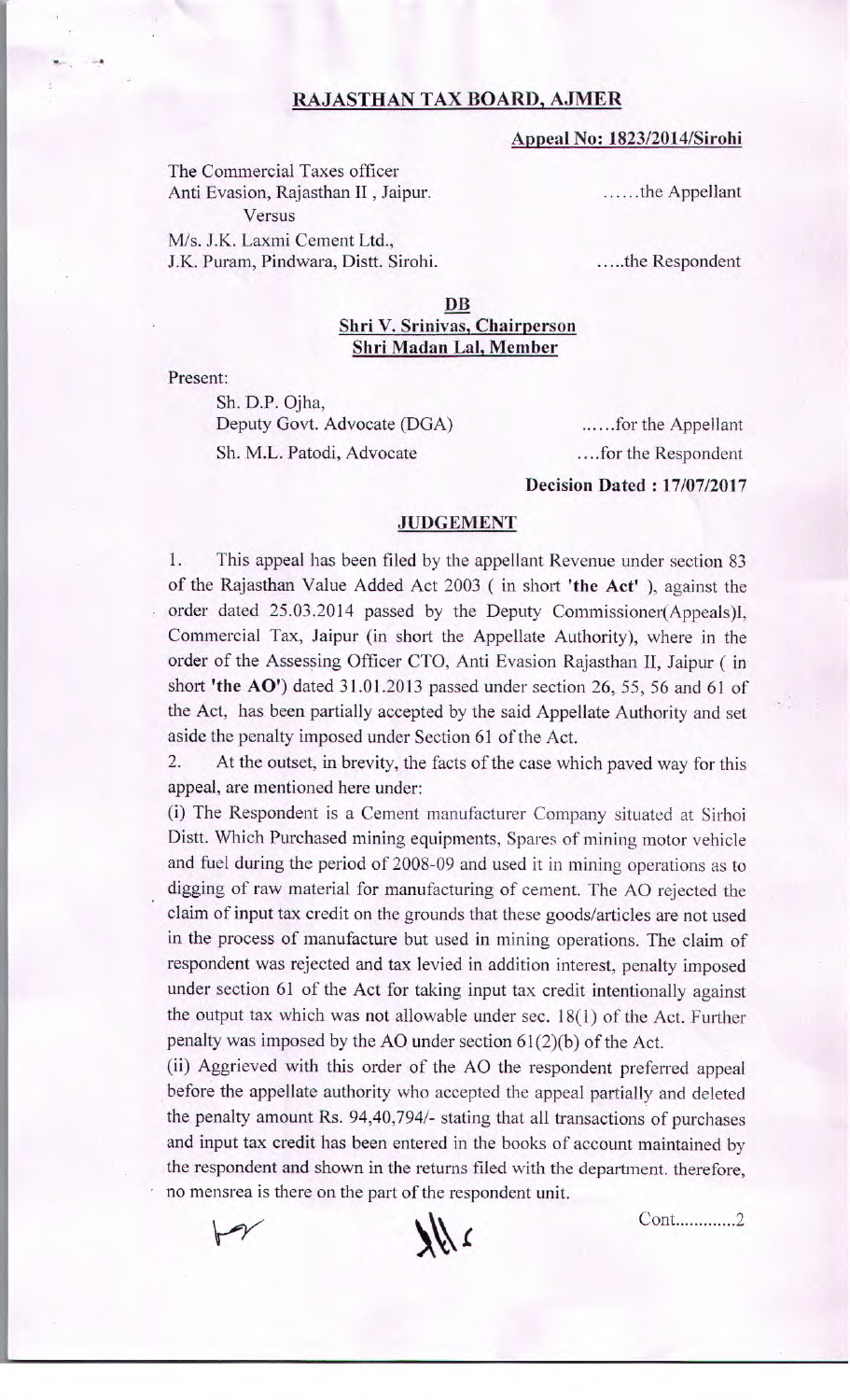(iii) Aggrieved with the order of the appellate authority deleting the penalty, the revenue preferred appeal before the Rajasthan Tax Board which is under consideration for adjudication.

3. Heard both the parties.

4. The learned DGA contended that the appellate authority has erred in deleting the penalty as he maintained tax and interest levied by the AO. He ought to have seen the matter in entirety of the case as respondent had evaded due tax the penalty has been deleted only on sole ground that transaction were found recorded in regular books of accounts of the respondent company. He grossly erred in not considering the decision rendered in case of ACTO Vs M/s Savita Chemical Ltd., STD Vol. 6 part 4 page 87 and Guijag Industries Vs Commercial Taxes Officer (2007) 8 VAT Reporter page 87, M/s R.S Joshi and Others Vs Ajit Mills Ltd. and others AIR 1977 SC 2279 and M/s Maharana Talkies, Bhilwara Vs State of Rajasthan, 2005 (11) TUD Vol. 11 page *5,* werein Hon'ble Courts ruled that mensrea is not applicable in fiscal matters, hence penalty can be imposed on breach of civil liability. On the basis of ratio propounded in these citations above, the penalty, he requested to be restored and appeal may be allowed.

5. On the other hand the learned counsel for the respondent unit strongly resisted the arguments advanced by the DGA. He draw our attention towards the decision rendered by the Apex Court in the matter of Ms shri Krishana Electrical Vs State of Tamil Nadu and others (2009) 23 VST 249 (SC) and placed reliance on the following judgments delivered by the Hon'ble Rajasthan High Court in the matter of CTO Special Circle, Pali Vs Ms Sojat Lime Company, 74 STC 288, CTO Vs Ms Bara Cooperative Marketing Society Ltd. 93 STC 239, ACTO Vs Ms Kumawat Udyog 97 STC 238, Ms Lard Venketashawra Cateres Vs CTO 19 TUD 85, CTO Vs Ms Durgeshwari Food Ltd. 32 TUD 3. On the basis of principles laid down in the decisions (supra) the counsel supported the decision of the appellate authority and requested to disallow the appeal filed by the appellant revenue.

6. We have perused the record and gone through the decisions submitted by the counsels for the both parties.

7. The issue before us for decision is limited to the penalty, deleted by the appellate authority. Undisputed facts about the penalty are that all transactions are entered in the regular books of accounts maintained by the respondent unit and shown in returns filed with the department. Main issue in the appeal pertained to the fact whether goods/articles purchased mining equipments, spares of mining motor vehicle and fuel during the period of 2008-09 and used . in mining of raw material for manufacture of cement, are eligible for input tax credit ? The AO disallowed the claim of input tax credit on the pretext that these goods/articles are not used in the process of manufacture but used in mining operations, therefore he rejected the claim of respondent as to input tax credit and levied tax and interest, in addition to penalty imposed under section 61 of the Act for utilization of input tax credit intentionally which was not mandated in law, not allowable under this Act. Now question for determination before us is whether penalty

7¢

ŀ

Cont.............3